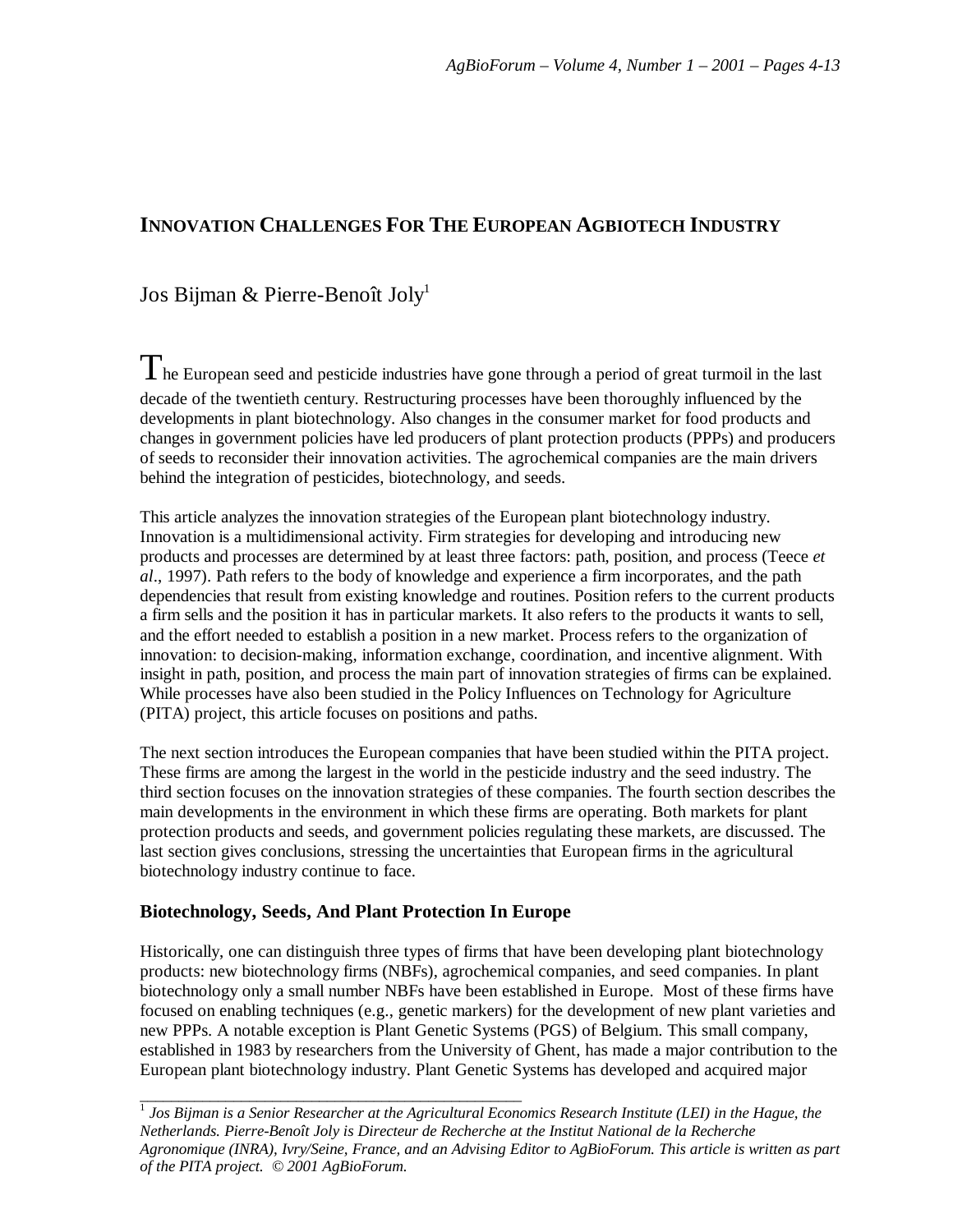patents for herbicide-tolerant plants, insect-resistant plants, and transgenic hybrid plants. In 1996, PGS was acquired by the German agrochemical company AgrEvo. The herbicide for which PGS has developed tolerant plants is glufosinate (brand names Basta, Finale, and Liberty), produced by AgrEvo— which is now Aventis. The biotechnology products developed by PGS are now marketed by Aventis under the names of LibertyLink for herbicide-tolerant crops, StarLink for insect-resistant crops (e.g., corn), and SeedLink for transgenic hybrids (e.g., canola).

Producers of plant protection products have been the main private investors in plant biotechnology. Already in the 1980s, companies like Sandoz and Ciba Geigy (later merged into Novartis) of Switzerland, Shell and ICI/Zeneca of the United Kingdom (UK), Hoechst (later AgrEvo) of Germany, and Rhône-Poulenc, and Sanofi of France acknowledged the potentials of biotechnology for their innovation activities. Some of these companies have later divested their agrochemical divisions, thereby discontinuing plant biotechnology research. Interestingly, some producers of plant protection products have only recently invested in biotechnology, like BASF and Bayer in Germany.

European producers of plant protection products are among the largest in the world. In 1998, out of the top 10 of global pesticide companies, six were headquartered in Europe. These were all studied in the PITA project. After further mergers and acquisitions in 1999 and 2000, the top 10 of the world's largest producers of plant protection products contains seven companies fully dedicated to innovation. Four of these companies are European and three are American (table 1). Aventis was formed by the December 1999 merger of Rhône-Poulenc and Hoechst. Aventis CropScience combines the crop protection activities of Rhône-Poulenc Agro and AgrEvo. Syngenta is the result of the October 2000 merger between Novartis Agribusiness and Zeneca Agrochemicals. BASF has acquired Cyanamid in July 2000. Cyanamid was the agrochemical division of American Home Products (United States (US)). The seven largest companies now account for 72 percent of the US\$ 30 billion (or Euro 32.6 billion) world pesticide market. $\frac{1}{1}$ 

Restructuring and concentration processes in the agrochemicals industry have been profound. In the early 1990s, worldwide there were still ten to fifteen companies with the resources to develop new active ingredients. Studying the restructuring process in the first half of the 1990s, Hartnell (1996) forecasted that as few as seven major agrochemicals companies would survive past the year 2010. As shown by table 1, this number has already been reached in the year 2000. The other three companies in the top 10 are mainly generic pesticides producers.

There are several reasons for European producers of plant protection products to invest in biotechnology. First, the slow-down in market growth, at least in developed countries, caused firms to reconsider their strategies. This slow-down was due to the end of production growth in agriculture and to low prices for agricultural products forcing farmers to economize on plant protection. Second, societal concern about the negative environmental impact of chemical plant protection products, as expressed by strong environmental non-governmental organizations (NGOs), led to more stringent environmental policies. Third, the potential of biotechnology opened new opportunities for (integrated) crop protection methods. Thus, market, regulatory, and technology developments provided the incentives for the European pesticide industry to look beyond the traditional focus on active ingredient development.

Producers of plant protection products investing in biotechnology research realized that the route for commercialization of research outcome was through the seed (Kloppenburg, 1988). Full exploitation of the commercial opportunities of plant biotechnology research required access to existing and new varieties of agricultural and horticultural crops. Thus, seed companies became a major target for strategic alliances and acquisitions.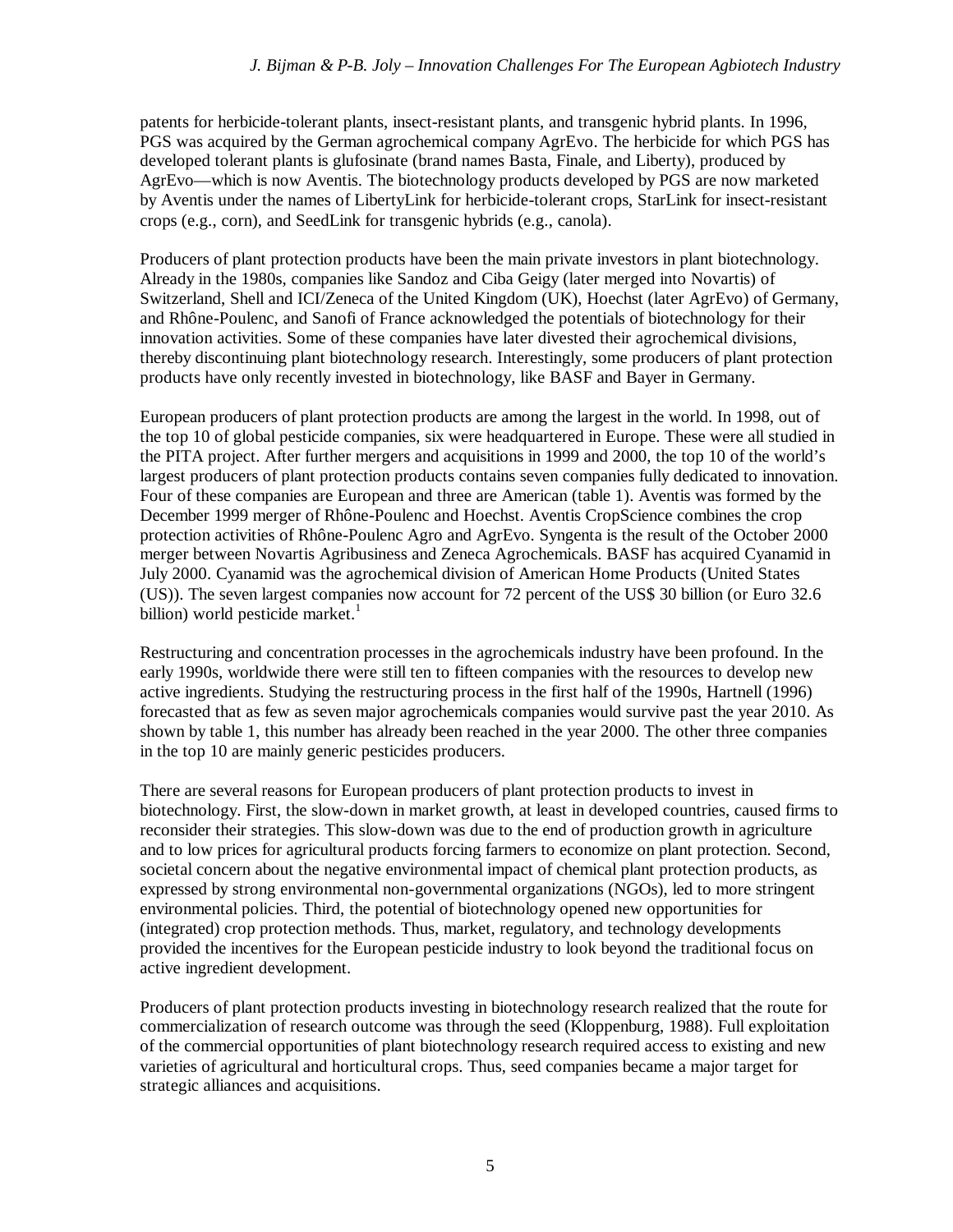| Company                             | Pesticide Sales <sup>1</sup><br>(in Million US\$) |
|-------------------------------------|---------------------------------------------------|
| Syngenta $(Switzerland)^2$          | 5,888                                             |
| <b>Aventis CropScience (France)</b> | 3,534                                             |
| <b>Monsanto (US)</b>                | 3,531                                             |
| <b>Bayer</b> (Germany               | 2,274                                             |
| <b>BASF</b> (Germany) <sup>3</sup>  | 2,248                                             |
| <b>Dow AgroSciences (US)</b>        | 2,086                                             |
| DuPont (US)                         | 2,013                                             |
| <b>Sumitomo Chemical (Japan)</b>    | 780                                               |
| <b>Makhtesim-Agan (Israel)</b>      | 738                                               |
| FMC (US)                            | 665                                               |

### **Table 1: World Top 10 Pesticide Producers (2000).**

Note. <sup>1</sup> Sales figures do not include seed sales. <sup>2</sup> Syngenta: proforma sales, excluding divested products. <sup>3</sup> BASF's sales include half a year of Cyanamid sales. From Wood Mackenzie (personal communication, April 27, 2001).

Independently, the European seed industry has also invested in biotechnology, but on a much smaller scale than the agrochemical industry. Although seed companies looked upon biotechnology as a promising technology for developing new crop varieties, the high cost of biotechnology research and development (R&D) led to limited investments. Also the many uncertainties about public acceptance, patent positions, and regulation forced seed companies to be reserved. Still, seed companies had access to the latest techniques through their relationship with public agricultural research institutes. Many government subsidy programs for the development of (applied) biotechnology were explicitly designed for the collaboration between seed companies and public research institutes. This was particularly the case in France and the Netherlands, and later also in Germany.

The European seed companies in the PITA sample were (in order of size): Novartis (Switzerland), Limagrain (France), Advanta (Netherlands), KWS (Germany), AgrEvo (Germany), Cebeco (Netherlands) and Danisco (Denmark). Table 2 shows what position these companies (or their successors) hold on the top eleven of largest seed companies.<sup>2</sup> European companies are less dominant in the seed industry than in the pesticide industry. American companies like Pioneer and Monsanto have profited from the sheer size of the North American market. The third position of Syngenta is also due to its market share on the North American continent. The total seed industry is less concentrated than the pesticide industry. Figures on the size of the world commercial seed market differ substantially. According to the Rural Advancement Foundation International (RAFI) (2000) the world market is 25 billion US\$, while industry representatives indicate a total market size of US\$ 15 billion. In the first case, the top 10 companies would have a 30 percent share of the market, while in the second case they would be responsible for 50 percent of the market.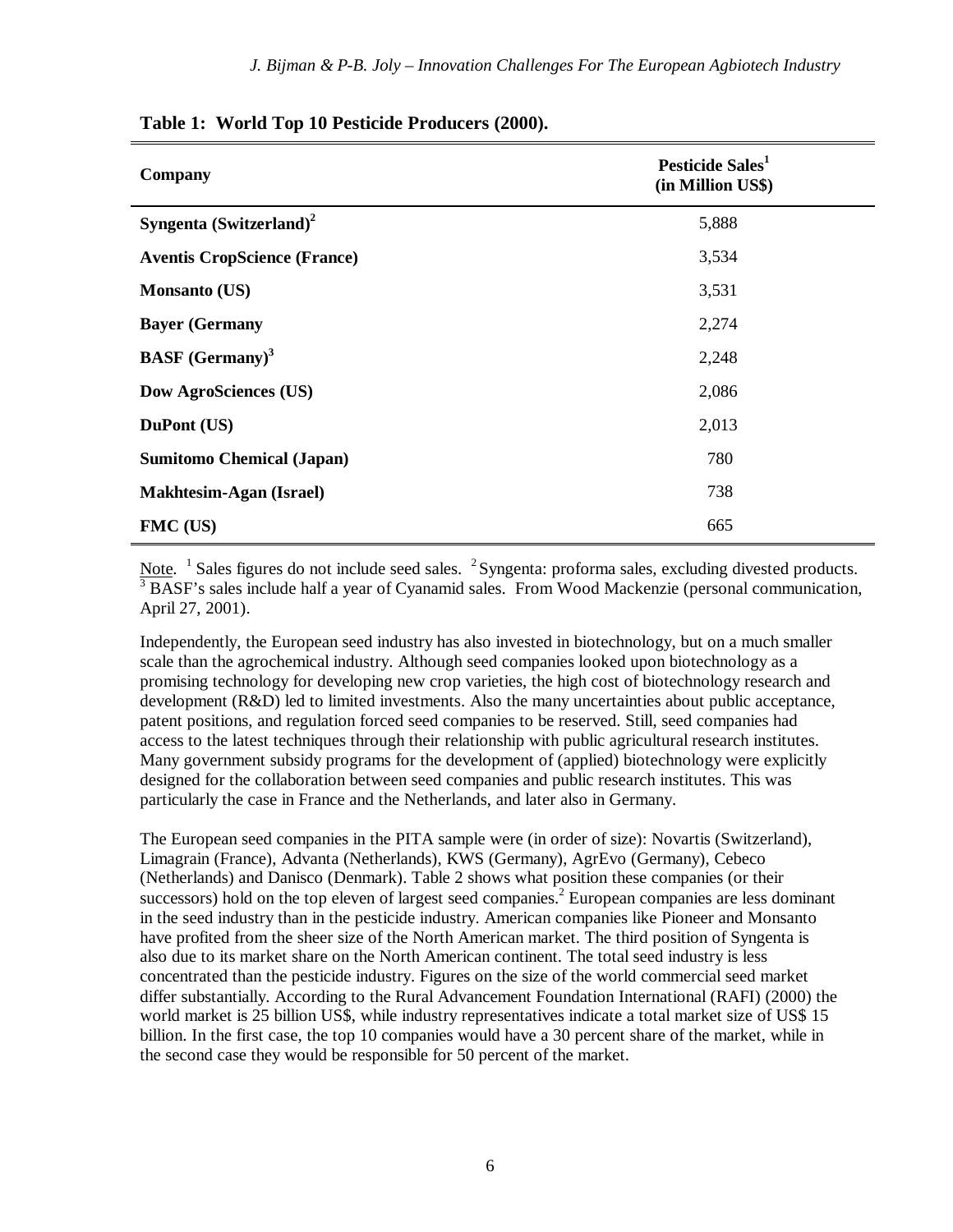How European are these companies? The pesticide industry really is a global industry. The costs of developing a new compound are so high that a worldwide presence is needed to earn back R&D investments. Moreover, given the high costs, new compounds are only developed for the major crops in the world, like corn, wheat, soybeans, and cotton. Thus, all companies have a position in the main production regions for these crops. This is equally valid for European and non-European companies. Figure 1 shows that the European market accounts for less than 50 percent of sales for all pesticide producers. Zeneca Agrochemicals and Novartis generate more than 70 percent of turnover outside of the European market. The recent acquisition of Cyanamid can be explained by the desire of BASF to enlarge its position in the North America market (this acquisition is not included in the data of figure 1). An interesting difference between the European and the North American pesticide market is the relative importance of various products. In Europe, fungicides are relatively more important, while in North America herbicides are relatively more important. European companies traditionally have a strong position in fungicides, while US companies (particularly Monsanto and DuPont) have a bias towards herbicides. As herbicides are by far the largest product group (more than half of the total pesticide market), European companies have been expanding in North America to benefit from this large herbicide market and to complete their product portfolio.

| Company                      | <b>Parent Company/Companies</b> | <b>Seed Sales</b><br>(in Million US\$) |
|------------------------------|---------------------------------|----------------------------------------|
| Pioneer Hi-Bred (US)         | <b>DuPont</b>                   | 1,850                                  |
| Monsanto (US)                | Pharmacia                       | 1,700                                  |
| Syngenta (Switzerland)       | Novartis and AstraZeneca        | 947                                    |
| Limagrain (France)           | Limigrain cooperative           | 700                                    |
| Seminis (US)                 | SAVIA/Grupo Pulsar              | 531                                    |
| Advanta (Netherlands)        | Cosun and AstraZeneca           | 416                                    |
| Sakata (Japan)               | Sakata                          | 396                                    |
| <b>KWS</b> (Germany)         | <b>KWS</b>                      | 355                                    |
| Dow AgroSciences (US)        | Dow Chemical                    | 350                                    |
| Delta & Pine Land (US)       | Delta & Pine Land               | 301                                    |
| Aventis CropScience (France) | Aventis                         | 288                                    |

**Table 2: The Top 11 in the World Seed Industry (1999).**

Note. From "The Seed Giant – Who Owns Whom?" (Seed Industry Consolidation Update) by Rural Advancement Foundation International (RAFI), 2000. Winnipeg, Canada: RAFI. Available on the World Wide Web: http://www.rafi.org/web/docus/pdfs/masterseed2000.pdf.

Of the specialized seed companies, only Advanta has a substantial presence outside of Europe. Zeneca Seeds, one of the two companies that merged into Advanta in 1996, already had a major position on the North American market with its subsidiaries Garst and Zeneca Seeds Canada. The companies in the right upper corner of figure 1 can be considered as truly European.

## **Innovation Strategies**

The innovation strategies of the European agrochemical and seed companies, as studied in the PITA project, show significant diversity. Technological trajectories in the pesticide industry, with its focus on scientific research and large-scale industrial production, are quite different from those in the seed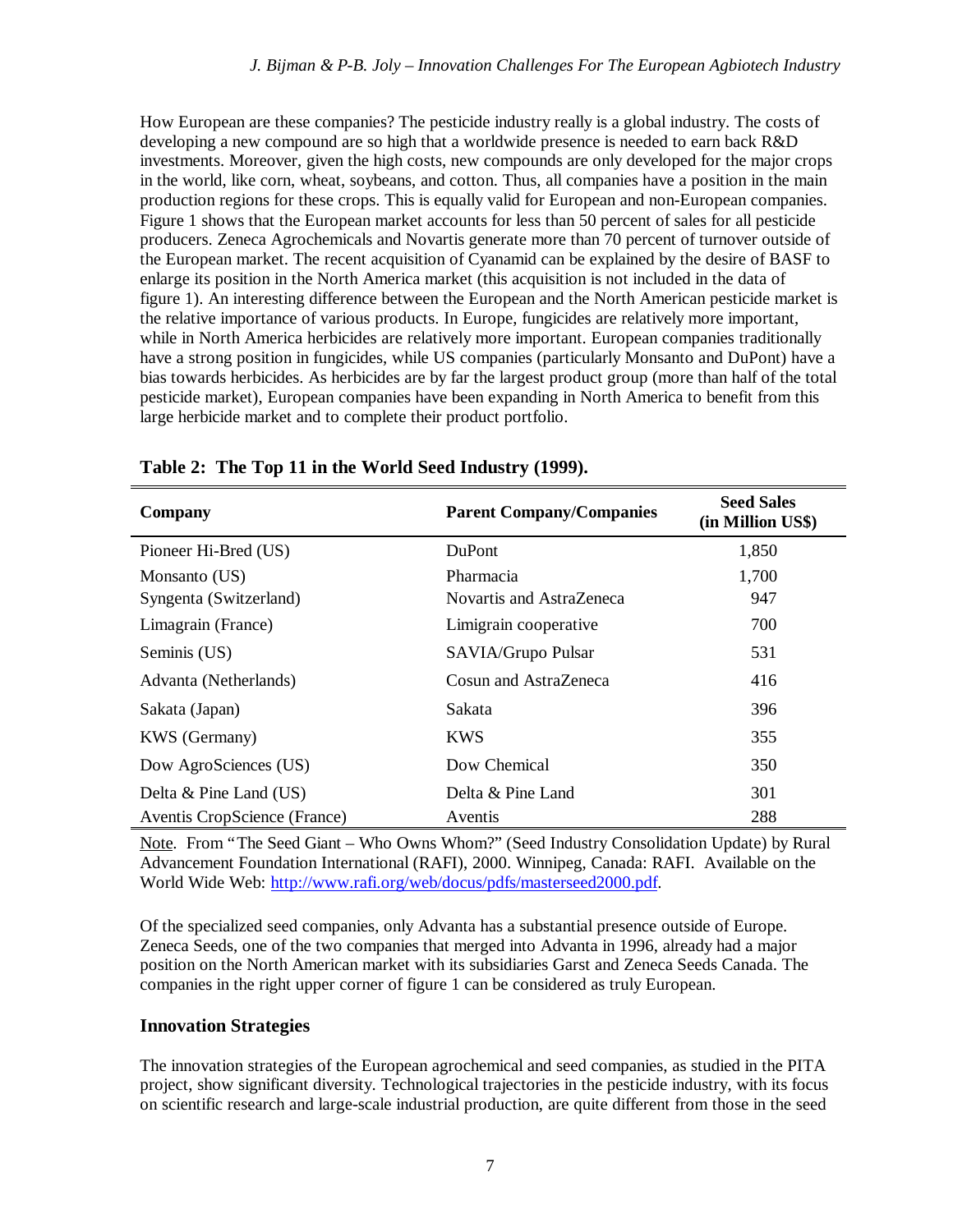industry, which has its background in farming and experience-based innovation. Even within the two industries under study, substantial differences occur, due to the history of the company, its product portfolio and main markets, and its internal organization. Given that Europe consists of many different countries and cultures, nationality has always been important, not only because the domestic market affects the kind of products, and the culture of business, but also because of special relationships with regulatory agencies. Despite all these difference, similarities within the agrochemical industry and within the seed industry do exist.

Traditionally, innovation in the agrochemical industry had a strong focus on finding new active ingredients of Plant protection products. This focus on new chemical compounds shares similarities with new chemical entity innovation in the pharmaceutical industry. Both industries are science based, highly R&D intensive and crucially dependent on patent protection. Innovation in the agrochemical industry operates within a framework determined by the interaction of the regulatory system (for registering new products), the patenting system (for granting temporary monopolies to appropriate the benefits of new products) and market competition (Hartnell, 1996).



**Figure 1: European Share of Company Sales and Main Field of Activity**

**Main Activity**

Note. <sup>1</sup> Cebeco has a small pesticide subsidiary (Luxan), but it is minor compared to seed.  $2$  RPA = Rhône Poulenc Agro.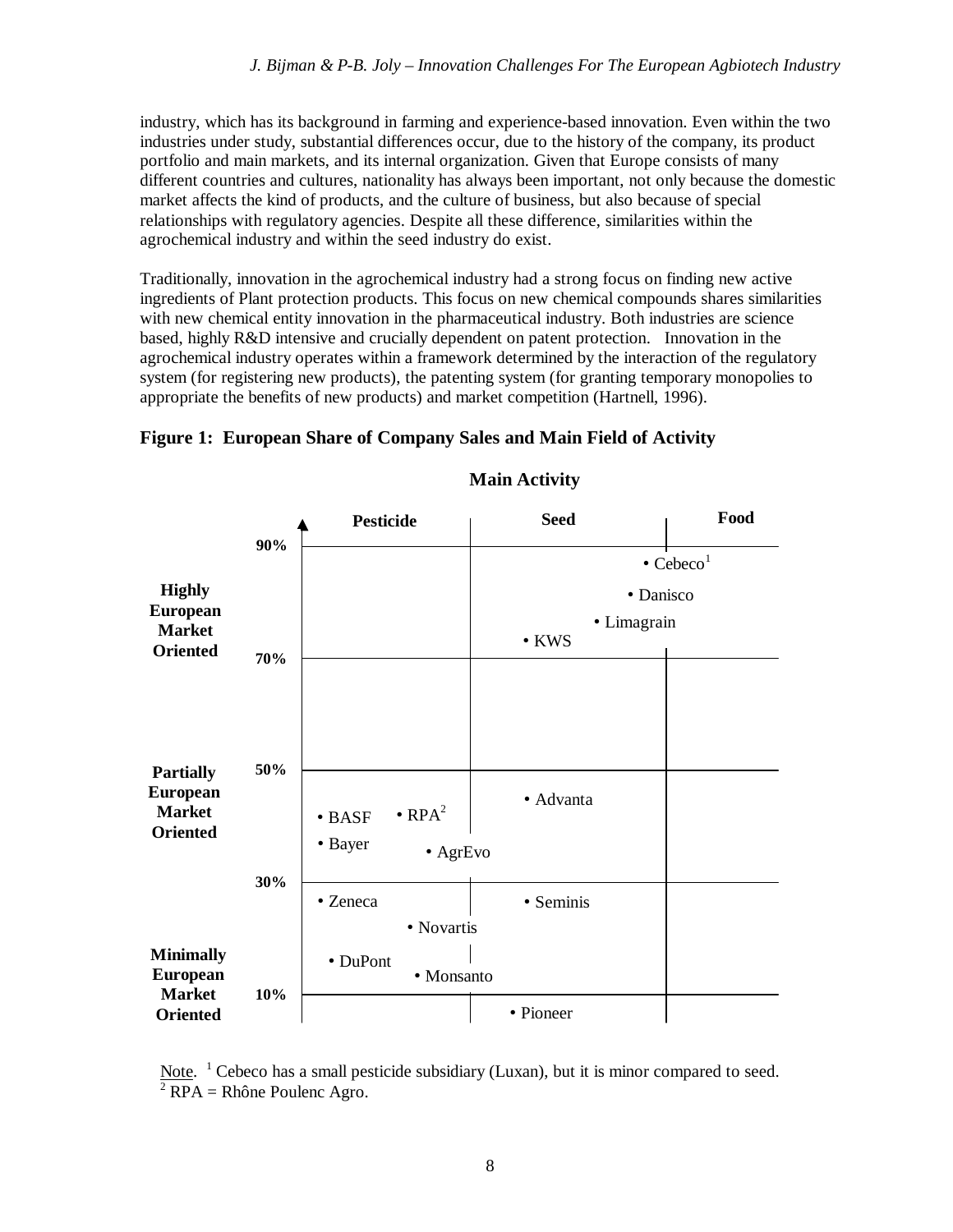In recent years, other factors have been added to the innovation challenges in the pesticides industry. First, plant biotechnology has transformed the knowledge base on which innovation is built. The next phase in biotechnology, functional genomics, will generate even more knowledge of the interaction between chemicals and the working of plant genes. Second, within the agrifood sector the balance of power is shifting from production to consumption, and from quantity to quality. This development has greatly broadened the range of stakeholders a producer of plant protection products has to take into account. Third, in agriculture and society at large integrated pest management (IPM) has become the dominant cognitive frame within which plant protection products have to fit.

Searching for new active ingredients, particularly for so-called "blockbusters," remains a strong focusing device in the agrochemical industry. The imperative to find and develop "champion" products is reinforced by the conjuncture of three factors: increasing regulatory costs, slow global market growth, and industry consolidation. New strategies for the development of agrochemicals are based on spinout technology from the pharmaceutical industry. These technologies are high throughput screening, combinatorial chemistry, and gene mapping of host and pest organisms. The creation of new active ingredients as the dominant design of innovation is very much associated with the laboratory-based knowledge of organic chemistry and with the related analytical approach of the invention. The "one problem - one solution" cognitive frame hardly takes into account systemic interactions related to the dynamics of ecosystems.

Although not contradictory, the development of IPM systems appears as a marginal road in the technological trajectories, and faces major cognitive and organizational constraints. Moreover, the move towards greater use of services (as implied by integrated crop protection) brings forward problems of economic pay-off. Farmers are not used to paying for services, and once knowledge has been transferred, farmers can continue using it without having to return to the original source. Thus, appropriability of research findings is rather difficult once physical products (pesticides) are substituted by services (IPM). Other elements that reinforce path dependency in agricultural pest control are uncertainty at the farm level and coordination problems in moving from one system (or configuration) to another (Cowan & Gunby, 1996).

Although the seed industry shares the need for long-term investments with the agrochemical industry, it has a rather different tradition of innovation processes. Seed firms have traditionally been smallscale family-owned businesses, operating in close interaction with its farmer-customers. Innovation has been mainly incremental, building on existing firm-specific germplasm. Plant breeding is an ongoing evolutionary process of creating variation (by making crosses and inducing mutation) and making selections. To a large extend, knowledge is embodied in the plant breeder himself, who makes the choices in crossing and selection. Once selection choices have been made, it is not easy to change the goals of the breeding program. Long term commitment is a basic element of the corporate culture of any seed company. In Europe, new varieties ready for commercialization receive protection under plant breeders' rights, which entails a regulatory regime far weaker than patent protection. Public research institutes have always played a major role in developing new techniques to be used in plant breeding, and for some crops even develop new varieties. Therefore, close interaction has always existed between the seed industry and the public agricultural research community.

All seed companies now use certain biotechnology techniques, like molecular markers and cell and tissue culture, to speed the development of new varieties, to improve the targeting of specific traits, and to enhance research capabilities. The use of genetic engineering to develop genetically modified crops generally has been done in association with NBFs, public research institutes, or large agrochemical companies. The strategy of introducing genetically modified (GM) crops holds significant risks for a seed company. Once a variety has been genetically modified, it cannot be used any more for breeding conventional varieties. In a market with great uncertainties, as is currently the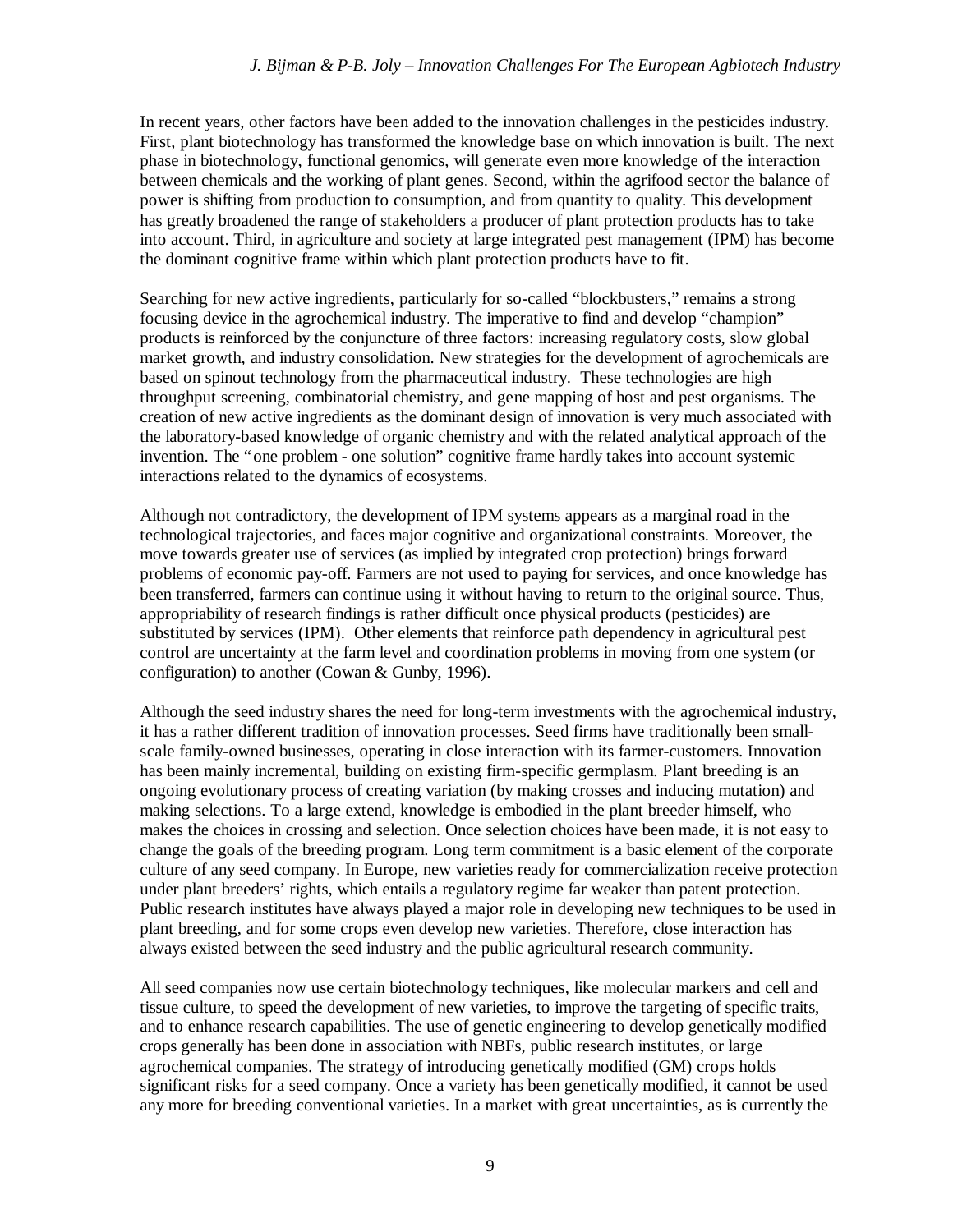situation in Europe, seed companies developing GM varieties also want to maintain conventional varieties, which raises R&D costs.

Thus, the new agro-biotechnology trajectory is bringing together the agrochemical industry and the seed industries with their different traditions, cultures, and knowledge bases, and different modes of interaction with the regulatory environment. This process of integration is creating serious strains in both sectors. As shown in other papers in this issue, each company has its own way of dealing with these challenges.

The newly formed integrated agrochemical/seed companies are focusing more and more on the crop instead of on the pesticide. Biotechnology provides the opportunity to develop integrated solutions of pest control, by combining natural resistance embodied in the variety with chemicals sprayed, either to directly kill the pest organism or to trigger a pest-resistance mechanism incorporated in the plant. Because of the appropriation problem, agrochemicals continue to be important for agrobiotechnology firms, but only in combination with some kind of control over variety development and seed marketing.

## **A Changing Market And Policy Environment**

Innovation in the European plant biotechnology industry is strongly influenced by government regulation. Stringent registration policies affect innovation in the pesticide industry directly, while environmental policies targeted at farming affect producers of plant protection products indirectly. Seed companies have reacted to environmental policies by putting more emphasis on resistance in the mix of breeding goals they pursue. Other forms of regulation affecting innovation in the agrochemical and seed industry are intellectual property rights. The shift from plant breeders' rights to patents seems to be more beneficial for agrochemical companies than for seed companies. Currently by far the most influential element of government policy for the European agrobiotechnology industry is the regulation of genetically modified organisms (GMOs).

The PITA project has focused on the following government policies most relevant for the agbiotech industry: policies to stimulate science, technology, and innovation; policies to support farm income, including regulation of international trade; and policies to regulate industry and farming in order to protect human health and the environment.

European policies in support of science, (bio)technology, and innovation are directly relevant to companies' R&D programs, which rely on the availability of a good supply of well-trained scientists. This seems to be a major factor in decision-making on where to locate R&D facilities. While some companies emphasized the high quality of biotechnology research at European public research institutes, others have set up their main agbiotech research laboratories in the US (notably Novartis).

For high-cost genomics research requiring substantial collaborative efforts, European companies may be in a disadvantaged position compared to their US competitors. The balkanization of the European research space does not favor EU-wide coordination of public spending. Moreover, the negative public attitude has an adverse influence on public support for R&D in plant genomics at the European level.

Farm policies are indirectly important for producers of plant protection products and seeds. Shortterm market and policy fluctuations have little effect on industry innovation strategies as the leadtime for new product development is 10 to 15 years. However, the long term strategy for EU agricultural policy, moving towards improving competitiveness by lower support prices and protecting the rural environment, may have major implications for crop production in the EU and,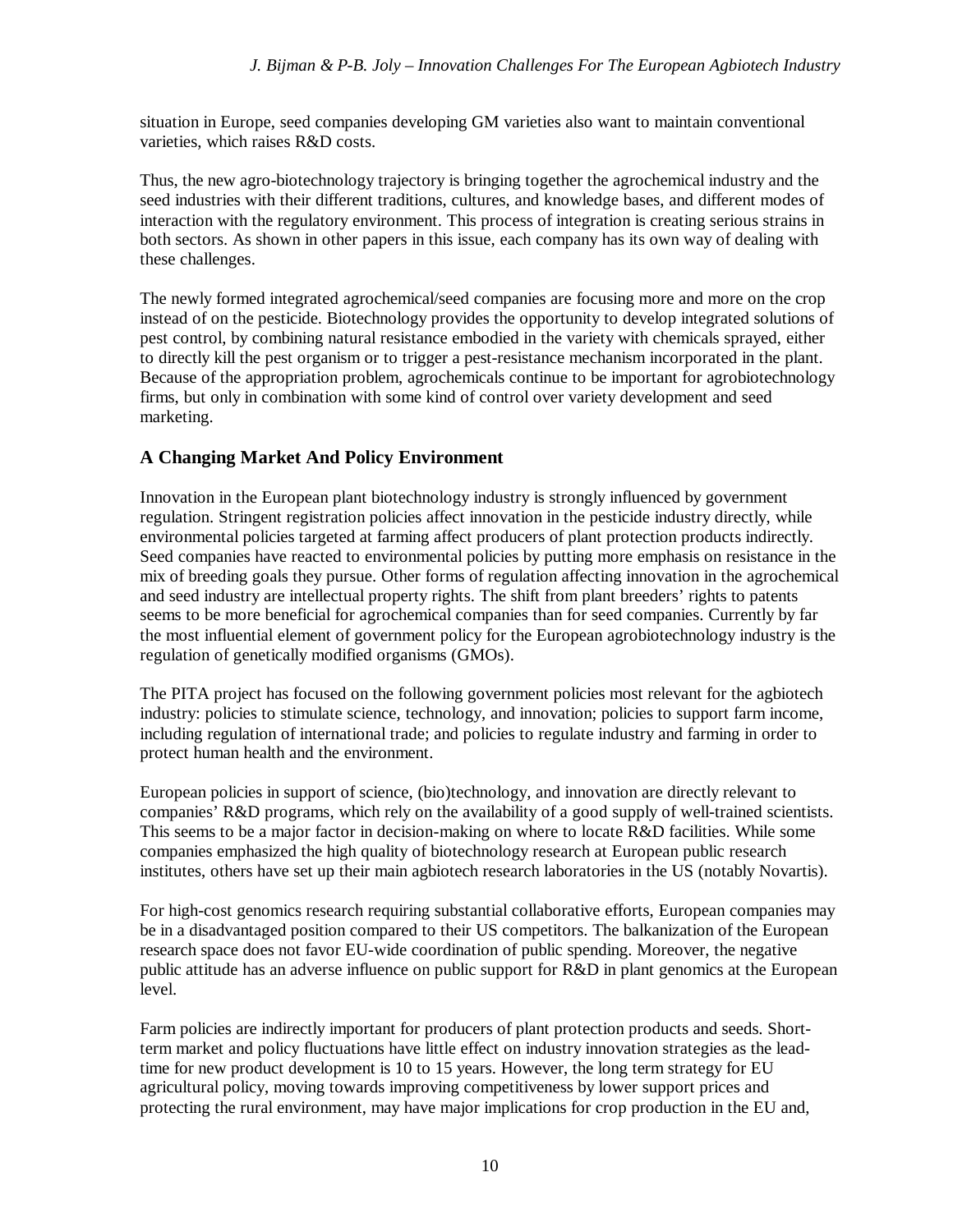hence, for pesticide and seed markets. Policy instruments, such as cross-compliance and agrienvironmental programs, have an impact on pesticide use as they provide governments with direct means to control the environmental impact of farming methods. Seed companies significantly oriented towards European markets are most sensitive to these types of policy shifts, which alter the relative competitiveness of the location of production and lead to crop substitutions within a specific region. Common Agricultural Policy (CAP) reforms will thus affect farmers' crop choices as well as the intensity of the production systems. Despite the dynamics, producers of plant protection products and seeds look at shifts in farm policies as predictable changes.

Regulation for the registration of pesticides, meant to protect human and environmental health, has become more stringent, making R&D for new pesticides more expensive. These higher costs reinforce the trend towards consolidation in the agrochemical industry as companies need a larger scale of operation to recoup the cost of registration and testing. According to Tait and Williams (1999), tightening risk regulation may even be beneficial to the large companies, as the prohibition of old chemicals provides an opportunity for new, more expensive products, and as the high cost of R&D and registration creates a barrier to entry. The companies in the PITA sample did not have any problem with the incremental changes in pesticide policies, which they consider of a predictable kind.

Almost unanimously the greatest regulatory concern among company managers was the uncertainty surrounding the system for risk regulation of GM crops in Europe. Uncertainty about the regulatory system is severely inhibiting product development in the long run. Although the length of the product development cycle does give companies some protection against short-term uncertainty, the longterm effect of current innovation choices makes the cost of wrong choices very high (potentially endangering the continuity of the company).

This European problem has been seen as political rather than regulatory, and the solution has been seen to lie mainly in recovering a favorable public opinion for the industry and its products. To achieve this, companies have advocated more effective dialogue with a wider range of stakeholders than had been the case in the past. A second strategy suggested is a stronger focus on second generation GM crops, such as functional foods that are expected to have a greater publicly perceived benefits than the first generation GM crops (which are mainly associated with agronomic benefits).

Changes in secondary markets (beyond the market for plant protection products and seeds) have forced the plant biotechnology industry to reconsider its interaction with various stakeholders. Traditionally, the farmer was the client of the agrochemical and seed company. Nowadays suppliers of inputs also have to take into account the demands of the food industry, the retail industry, and ultimately the consumer. With the shift of dominance to the end of the agrifood chain and with growing consumer concerns, innovation decision making in the agbiotech industry has become much more difficult. While posing serious constraints on conventional strategies, these changes also present opportunities for those companies that are able to mobilize stakeholders to collaborate in the development of crops with specific quality traits. This may generate more added value in the food chain.

The difficulty in public acceptance of GM food products in Europe has already lead to further restructuring of the agbiotech industry. Most producers of plant protection products have been part of so-called life sciences companies. These firms use their knowledge of living organisms to produce seed and agrochemicals for plant production, veterinary products for animals, and diagnostic and therapeutic products for human health care. The basis of the life sciences strategy lies in the synergy effects of using biotechnological knowledge for various products and application. Several European agrochemical and pharmaceutical companies (Novartis, Zeneca, Hoechst/AgrEvo, Bayer and BASF) enthusiastically embraced this strategy.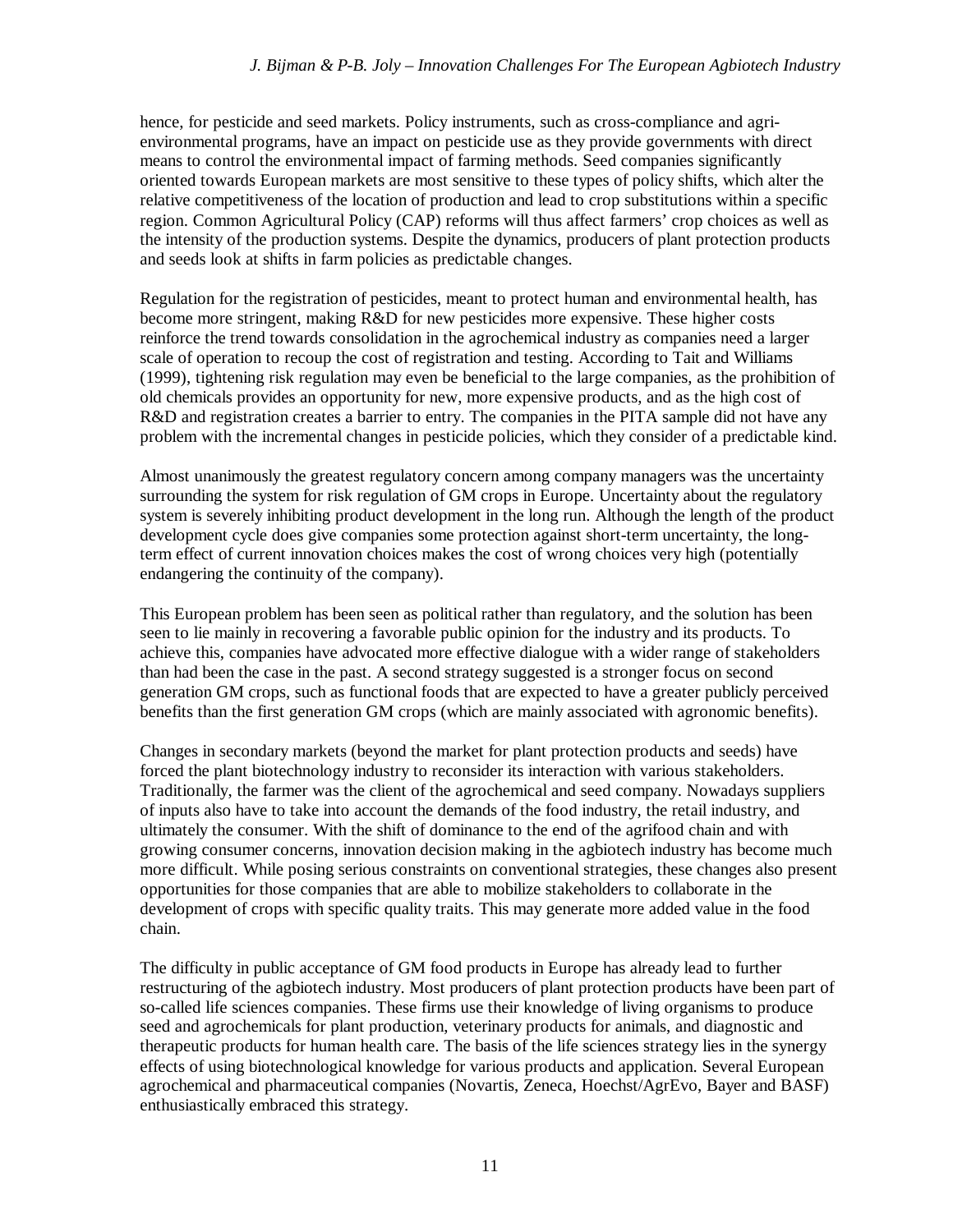However, in recent years doubts have been raised about the wisdom of bundling the various life science activities into one company (Bijman, 2001). From the marketing point of view the life science strategy is questioned because the markets for agricultural products and for health products are very different in size, in growth perspective, and in profitability. The markets for agrochemicals, as well as seeds are growing very slowly, if at all, while pharmaceutical markets are growing rapidly. The concerns of the European public about GM crops do not make the prospects of recouping the huge investments of agrochemical companies in biotechnology very promising. Pharmaceutical companies may even consider it a liability to be involved in a business that encounters the degree of opposition aroused by GM crops. Novartis and AstraZeneca were the first to reconsider their life science strategy. In October 2000, they set their agribusiness activities (crop protection, seeds, and plant biotechnology) at arms' length in the newly formed joint venture Syngenta. Aventis will soon follow by divesting its Aventis CropScience. At the same time, BASF has sold its pharmaceuticals division in order to focus on (agro)chemicals and to increase investment in plant biotechnology.

#### **Conclusions**

European agbiotech companies have several loyalties: they have a national cultural background, they are dealing with European regulation, and they operate in a global market. National identities may still be important for those companies that generate most of their European turnover in their home country. This is particularly true for some of the German and French companies. National influences may also still be felt in the internal organization of the company, although most companies are now turning to a more international, project-based structure. Successful operation in Europe requires a large degree of sensitivity to European political and regulatory cultures, as well as an active stakeholder approach. While this need is unanimously acknowledged, companies find it very difficult to deal with the uncertainties. The long-term effects of current investment choices in both the agrochemical and seed industries, together with the uncertainties in regulation and public acceptance, make it very difficult for these companies to decide on innovation strategies. For companies operating on a world scale, challenges lie in how to deal with different regulatory regimes and different public perceptions in combination with the large cross-border product flows.

Uncertainties in the regulation of GM crops are seen as the major challenge for the European agrobiotechnology companies. While low public acceptance of GM foods and long delays in regulatory decision making are interrelated, most companies see the solution in getting the regulatory process back on track. Companies now support a revision of the EU regulatory regime, including compulsory labeling, temporary registrations, and the need for closely monitoring GM crops. Moreover, companies acknowledge that developing those products that consumers will want to buy (i.e., developing second generation GM crops) will be the most effective route for regaining public confidence.

The articles assembled in this issue show how the various European agrobiotechnology companies are dealing with the challenges posed by the market, by regulation, and by technology. While they face the same regulatory requirements, compete in the same markets, and are faced with the same technological opportunities, each company has its own unique set of innovation strategy decisions.